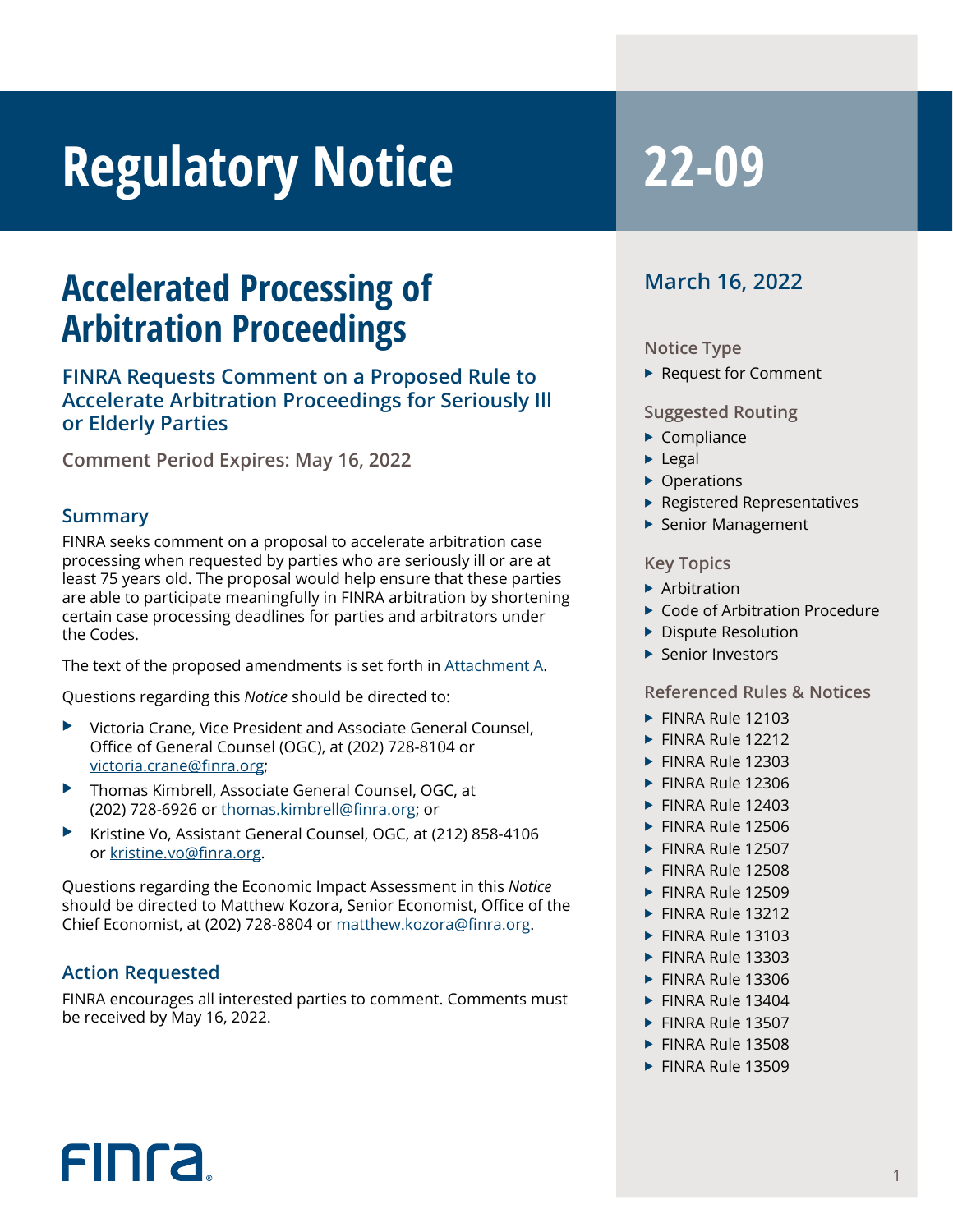Comments must be submitted through one of the following methods:

- ▶ Online using FINRA's comment form for this *Notice*;
- $\blacktriangleright$  Emailing comments to pubcom@finra.org; or
- $\blacktriangleright$  Mailing comments in hard copy to:

Jennifer Piorko Mitchell Office of the Corporate Secretary FINRA 1735 K Street, NW Washington, DC 20006-1506

To help FINRA process comments more efficiently, persons should use only one method to comment.

**Important Notes:** Comments received in response to *Regulatory Notices* will be made available to the public on the FINRA website. In general, comments will be posted as they are received.<sup>1</sup>

Before becoming effective, a proposed rule change must be filed with the Securities and Exchange Commission (SEC) pursuant to Section 19(b) of the Securities Exchange Act of 1934 (SEA).2

#### **Background & Discussion**

FINRA currently offers a voluntary program to accelerate arbitration proceedings, upon request, for claimants who have a serious health condition or are at least 65 years old (current program).3 Under the current program, FINRA staff accelerates the case-related tasks that they can control, such as completing the arbitrator selection process, scheduling the initial prehearing conference and serving the final award. In addition, the current program encourages arbitrators to be sensitive to the needs of the parties in making scheduling decisions and setting deadlines. The current program does not, however, provide for shortened, rule-based case processing deadlines for parties or provide arbitrators with instruction on how quickly the arbitration should be completed.

The current program has not resulted in meaningfully shortened case processing times. Cases that qualify for the current program close only slightly more quickly than cases that are not in the current program.4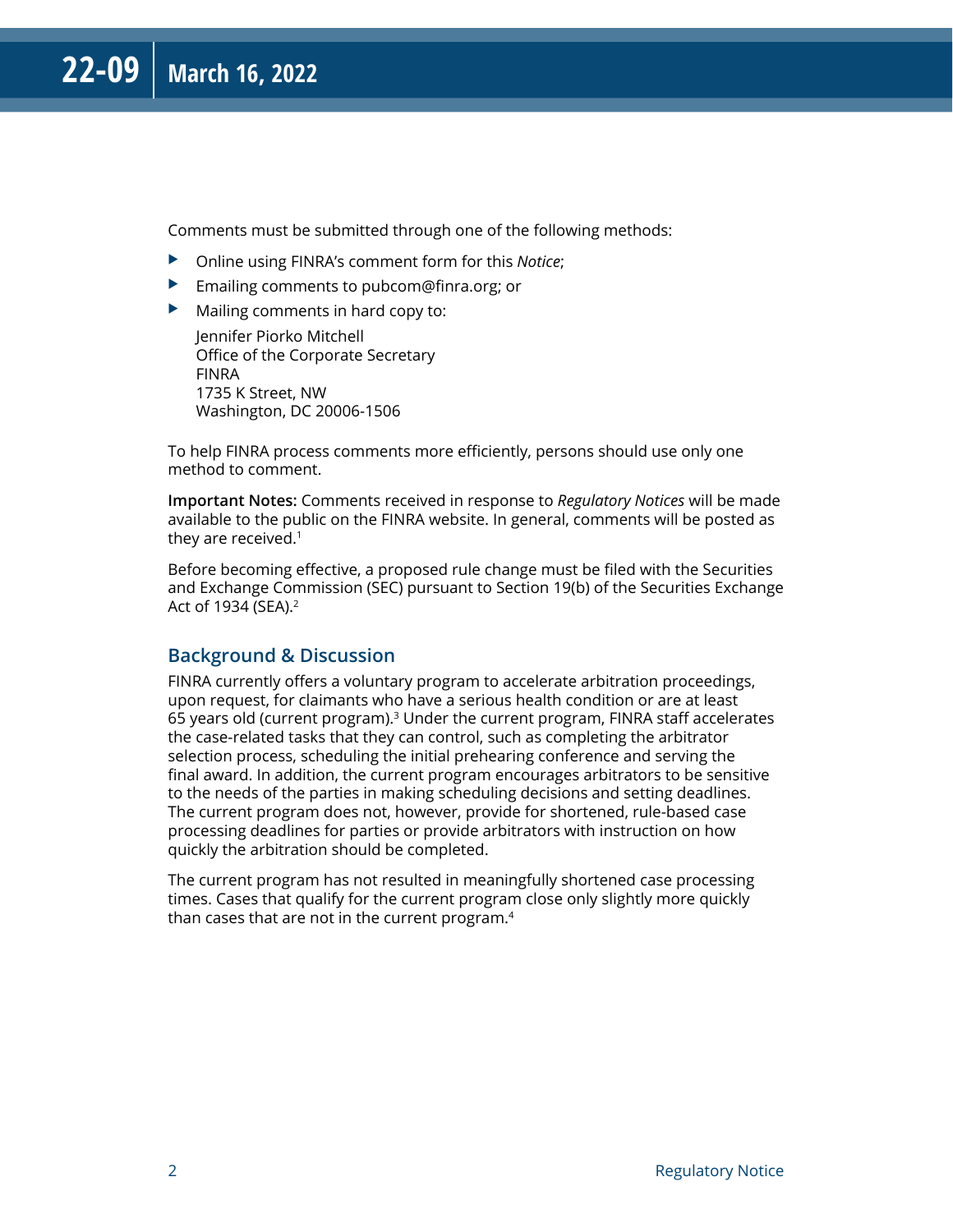#### **Proposed Rule**

FINRA is proposing to add a new rule to the Codes of Arbitration Procedure (Codes) to allow any party to request accelerated processing of an arbitration proceeding if they: (1) are at least 75 years old; or (2) certify that they have received a medical diagnosis and prognosis, and that based on that information they have a reasonable belief that accelerated processing is necessary to prevent prejudicing their interest in the arbitration. The proposal would improve the ability of these parties—which FINRA anticipates will primarily be customer claimants—to participate meaningfully in a FINRA arbitration and obtain a fair outcome.

The Director of Dispute Resolution Services (Director) would make an objective determination as to whether the requesting party is at least 75 or has submitted the required certification.5 If the Director determines that the requesting party qualifies for accelerated processing, the proposal would shorten the timeframe to complete the arbitration as follows:

- $\blacktriangleright$  **Turnaround Time.** The proposal would provide that a panel in an accelerated case shall endeavor to render the award within 10 months or less and set discovery, briefing and motions deadlines, and schedule hearing sessions, consistent with doing so. The current program encourages arbitrators to be sensitive to the needs of the parties in making scheduling decisions and setting deadlines but does not establish a timeframe by which the arbitration should be completed.
- X **Serving an Answer.** The proposal would shorten the deadline for an answer to a statement of claim from 45 to 30 days.6
- **Responding to a Third-Party Claim.** The proposal would shorten the deadline for a response to a third-party claim from 45 to 30 days.<sup>7</sup>
- ▶ **Completing Arbitrator Lists.** Currently, parties must return the ranked arbitrator lists to FINRA staff no more than 20 days after the lists were sent to the parties. $8$ The proposal would shorten this deadline to 10 days.
- **Discovery in Customer Cases.** Currently, parties in customer cases are required to produce to all other parties documents that are described in the Document Production Lists on FINRA's website within 60 days of the date that the answer to the statement of claim is due; explain why specific documents cannot be produced within the required time; or object and file an objection with the Director.<sup>9</sup> The proposal would shorten this deadline to 35 days.
- **Other Discovery Requests.** Currently, parties must respond within 60 days of receipt to requests for other documents or information.<sup>10</sup> The proposal would shorten this deadline to 30 days.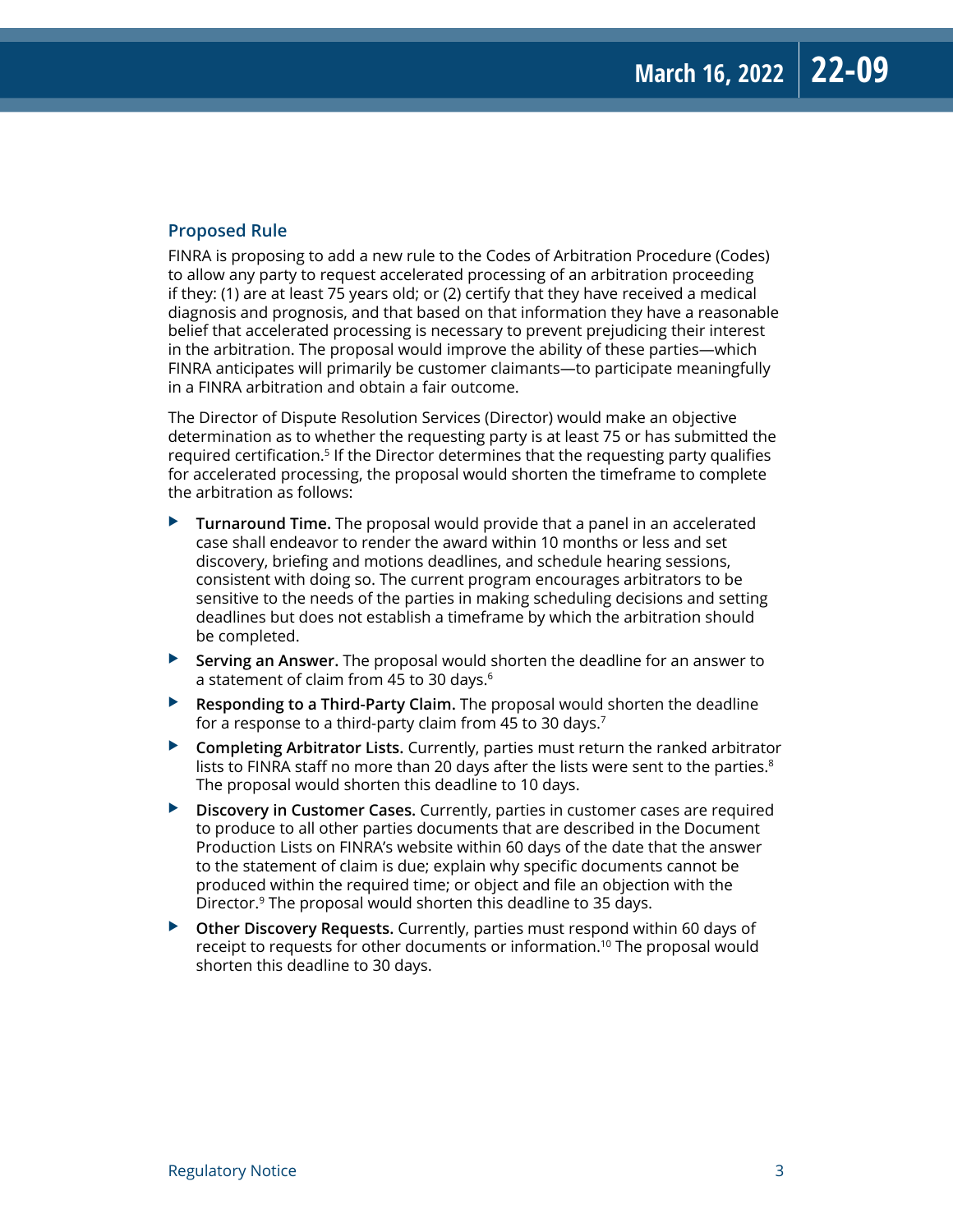The current provisions of the Codes authorizing the panel to rule on a party's objection to producing a requested document or information, extend or modify any deadline upon motion of a party, and decide discovery-related motions would still apply under the proposal, and would allow the panel to modify the default discovery deadlines under the proposal.<sup>11</sup>

Case processing times are not expected to increase materially for parties who qualify under the current program, but would not qualify under the proposal, as they would retain their ability under the current program to ask that the panel consider their age and health in making scheduling decisions and setting deadlines.

#### **Proposed 75-Year-Old Age Requirement**

To limit the potential burden on the parties from the shorter deadlines, the proposal would restrict accelerated processing to those parties who are less likely to be able to fully participate in longer proceedings. Fourteen percent (285 of 2,103) of claimants in customer cases filed in 2020, or roughly half of the claimants who qualified under the current program, would have qualified under the proposal.<sup>12</sup>

FINRA is proposing a 75-year-old age requirement to focus on those parties who are most likely to need acceleration. Parties who are 75 or older are significantly more likely to become unable to participate in a hearing after a claim is filed than those who are 65 or older, as demonstrated by published rates of adverse health conditions and mortality.<sup>13</sup> The impact of a 75-year-old age requirement on parties who would seek accelerated processing would be moderated by the fact that parties would be able to qualify on the basis of a medical diagnosis and prognosis irrespective of age.

Because the average likelihood of becoming unable to participate in a hearing at any given age may differ depending on sex, race and ethnicity, as indicated by differences in published average mortality rates, FINRA is seeking comment on ways that FINRA could implement the proposal in an equitable manner that could be effectively administered in the forum. However, the relatively higher average mortality rates for certain groups persist at every age between the ages of 65-74.14 This suggests that while lowering the age cutoff from 75 would provide a benefit to these groups as a result of their average higher mortality rates, it would not result in more equitable treatment across different groups.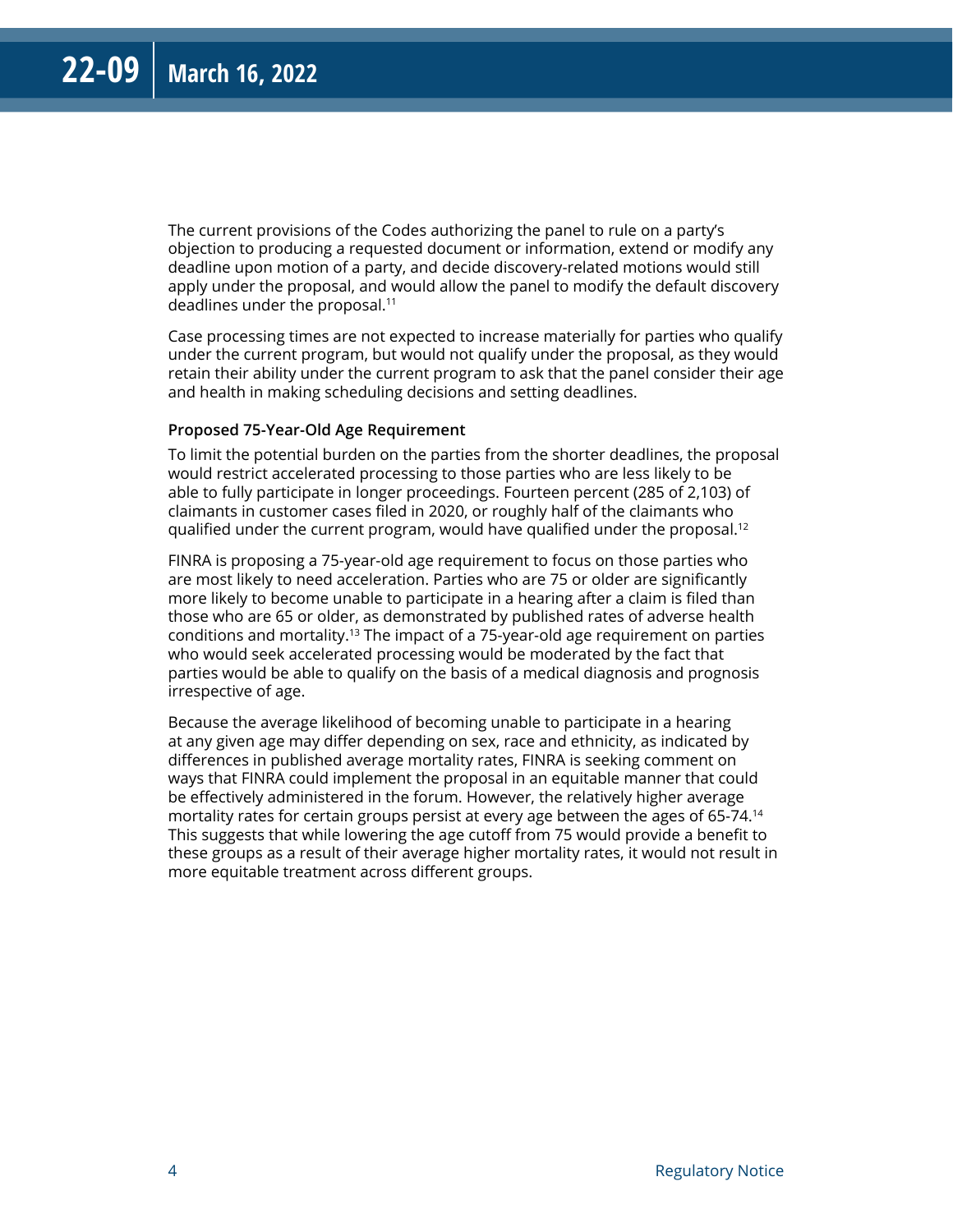#### **Proposed Requirement for a Medical Diagnosis and Prognosis**

The proposal attempts to balance concerns with individual privacy and the potential for abuse of the process. To establish that they qualify on the basis of illness, a party would be required to certify that they have received a medical diagnosis and prognosis and that based on that information they have a reasonable belief that accelerated processing is necessary to prevent prejudicing their interest in the arbitration. They would not, however, be required to provide the specifics of their medical condition, medical records or a note from a physician. The certification would be made on a form provided by FINRA, which would be notarized and submitted when initiating the arbitration or filing the answer. The current provisions in the Codes relating to sanctions could apply if a party submitted a false certification to obtain faster case processing.15

#### **Economic Impact Assessment**

#### **Regulatory Need**

The proposal would address concerns that some parties may not be able to participate meaningfully in FINRA arbitration due to illness or age. The current program has not resulted in meaningfully shortened case processing times. For the parties who qualify, the proposal would shorten case deadlines and provide arbitrators with instruction on how quickly the arbitration should be completed. The proposal would thereby help improve the ability of these parties to meaningfully participate in FINRA arbitration.

#### **Economic Baseline**

The economic baseline is the current provisions under the Codes that address the administration of arbitration proceedings and the current program. Under the current program, claimants who have a serious health condition or are at least 65 may find it beneficial to request an accelerated proceeding when faster processing may allow them to participate more fully in the matter.

Relative to cases that are not in the current program, parties and arbitrators in cases that are in the current program may incur additional costs to meet the shortened case processing times. These additional costs may include slowing other businessrelated activities that require legal services or obtaining additional legal services. Since parties must request to participate in the current program, the parties who would request accelerated processing presumably anticipate that the benefits more than offset these costs.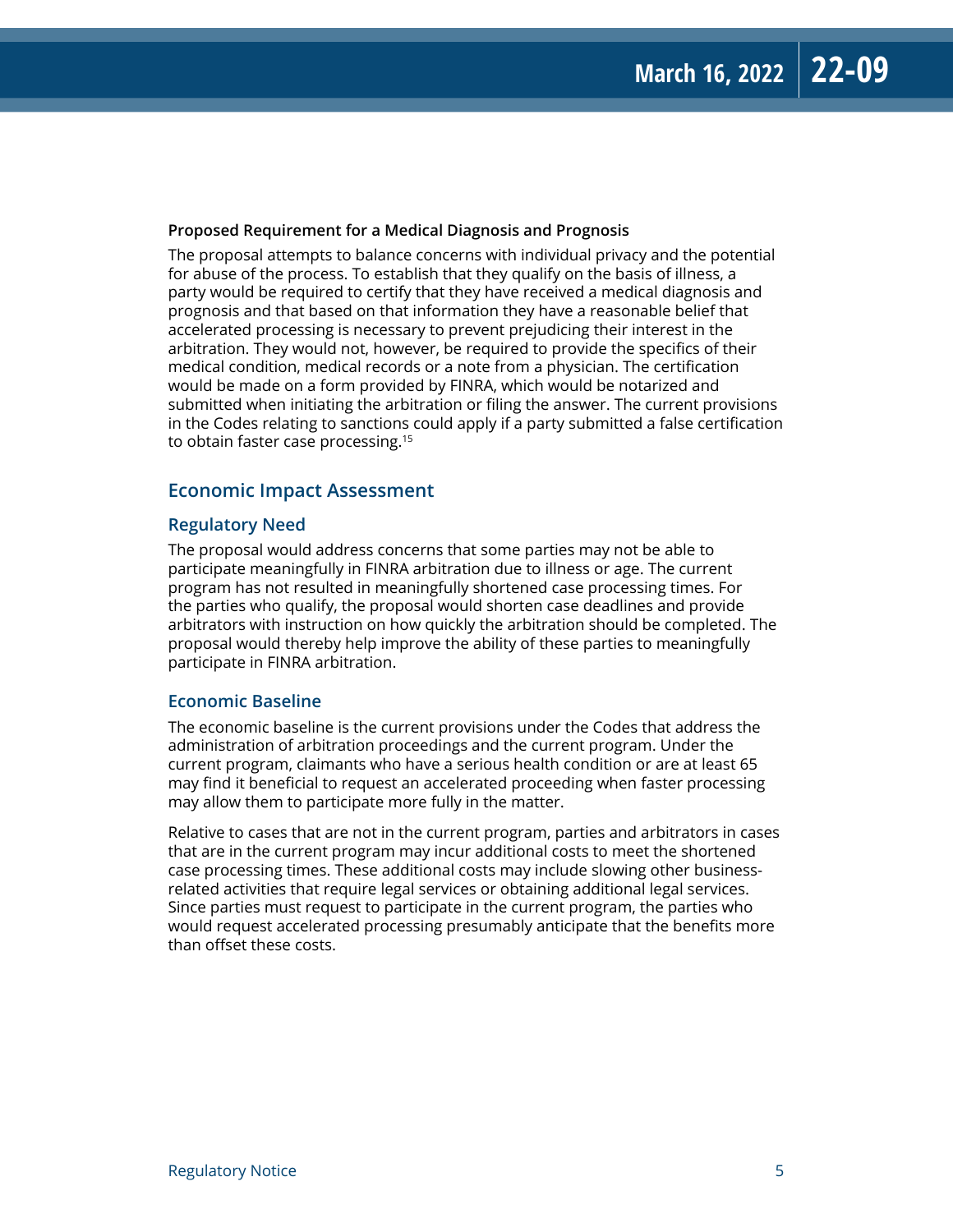Parties request the current program in approximately one-quarter of customer arbitrations. For example, from 2017 through 2021, 11,710 customer arbitrations closed where FINRA had served the statement of claim on respondents. A party requested accelerated processing in 27 percent of the arbitrations (3,152 of the 11,710 arbitrations). Ninety-nine percent, or 3,125 of the 3,152 requests, were granted. Parties either did not request or were not qualified in the remaining 8,585 arbitrations.16

Arbitrations in the current program closed only slightly faster than arbitrations not in the current program. The median time for the 3,125 customer arbitrations in the current program to close was approximately 13.4 months, and the median time for the 8,585 customer arbitrations not in the current program to close was approximately 15.2 months, or a difference of less than two months.<sup>17</sup>

#### **Economic Impacts**

Relative to the current program, the proposal would benefit parties who are seriously ill or at least 75 by codifying shorter arbitration deadlines. This would reduce the length of the arbitration and help these parties to meaningfully participate in the proceeding. The proposed acceleration of the arbitration process may still be insufficient for some parties to ensure that they are able to meaningfully participate throughout the arbitration process, especially those who are older or more seriously ill. However, more will likely benefit from participation in the proposed accelerated processing than under the current program.

The ability of parties to meaningfully participate may improve the efficiency of FINRA's arbitration forum to obtain outcomes that are more consistent with the merits of the case. This would include the large percentage of cases that settle, insofar as settlements reflect the full merits of the case.18 An increase in the efficiency of the forum may also increase the protections to customers from wrongdoing, and in particular those who are seriously ill or 75 or older, by helping to ensure that the potential liabilities of industry participants reflect their conduct.

The proposal, however, may also impose additional costs on parties and arbitrators to an arbitration. Parties between the ages of 65 and 74 who are seriously ill would not be able to rely on their age for accelerated processing. These parties may incur additional costs to certify that they have received a medical diagnosis and prognosis.

Parties and arbitrators may also incur additional costs to meet the shorter, rulebased deadlines. The parties who request accelerated processing would incur these costs at their own discretion. The types of costs parties incur may depend on how they manage their resources to meet the shortened deadlines. For example, parties may reallocate resources from other activities, possibly slowing them down; add resources such as additional staffing or outside counsel; or do a combination of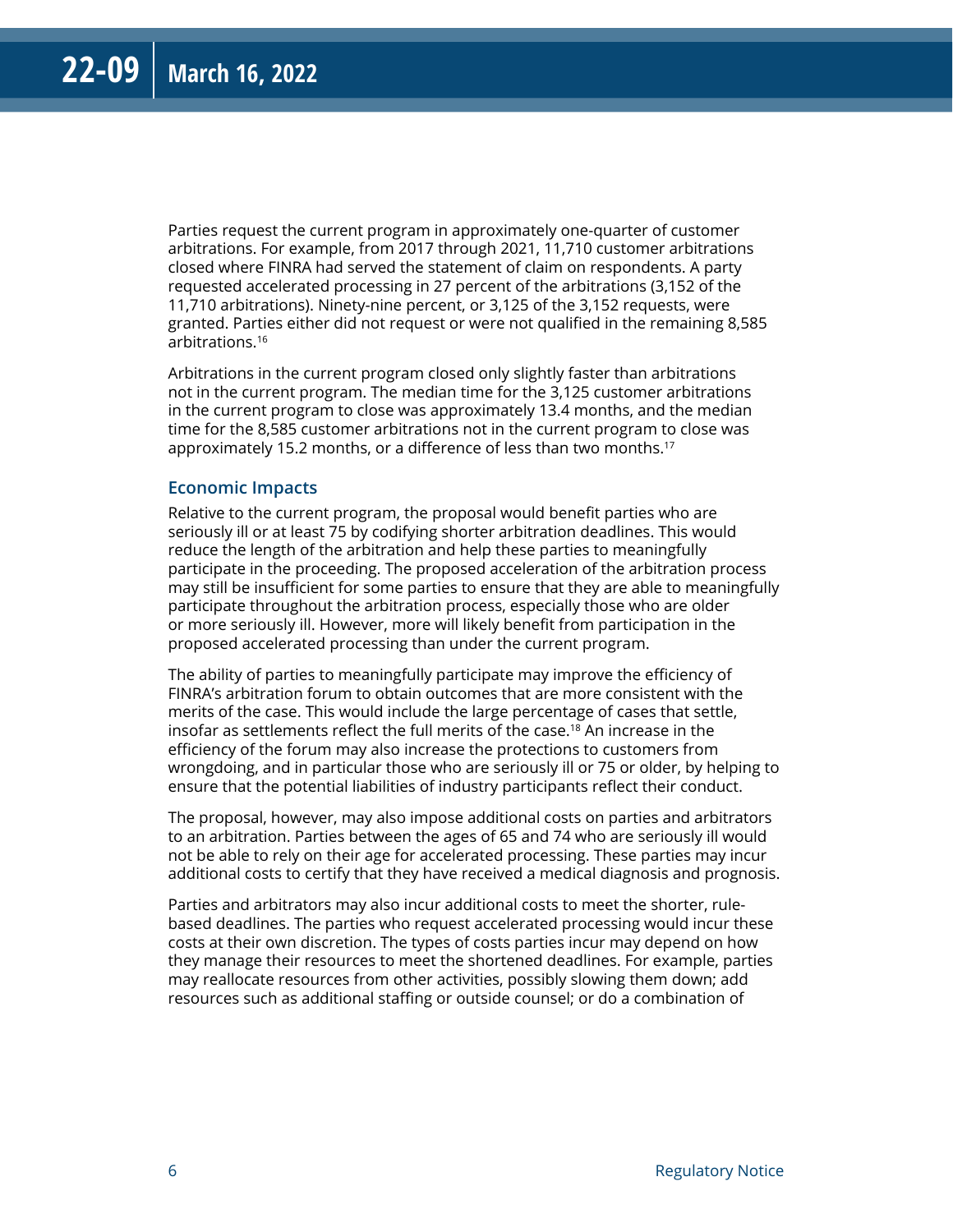the two. How parties would meet the shortened deadlines is not known and may differ depending on their available resources.<sup>19</sup> The additional costs, however, may be partly offset by the gains to efficiency from the shorter deadlines and a more focused effort on the associated tasks.

For parties who qualify for accelerated processing under the proposal, the magnitude of the benefits and costs would depend on the mandated reduction in time for proceedings relative to the time required under the baseline. Arbitrators would be instructed to render an award within 10 months or less. For the 3,125 customer arbitrations in the baseline sample that closed where parties were granted accelerated processing, 2,268 arbitrations (73 percent) were longer than 10 months. At the median, these 2,268 arbitrations would need to close six months sooner to meet the 10-month timeframe. The remaining 857 arbitrations (27 percent) would have met the 10-month timeframe.

To limit the potential costs, the proposal would not accelerate case processing for parties who are younger than 75. Relative to parties 75 or older, these parties are less likely to be seriously ill or experience adverse health conditions, and are therefore more likely to meaningfully participate in a longer proceeding.<sup>20</sup> From a hand-collected sample of 502 accelerated processing requests in customer arbitrations in 2020, less than half of the requests (217 requests or 43 percent) relate to parties who would not remain eligible under the proposal.21 The other 285 requests (57 percent) relate to parties who were seriously ill or 75 or older and, therefore, would be eligible to request accelerated processing under the proposal.

It is not expected, however, that the proposal would impose costs on those parties who qualify for accelerated processing under the current program but not under the proposal. These parties would retain the ability to ask that the panel consider their age and health in making scheduling decisions and setting deadlines. In addition, as discussed above, arbitrations in the current program closed only slightly faster than arbitrations not in the current program. FINRA therefore does not believe that processing times would materially change for these parties or have an effect on the efficiency of the forum to facilitate outcomes consistent with the full merits of the case. Similarly, FINRA does not believe that the proposal would have an economic effect on the other parties associated with these arbitrations.

The proposal would also not impose costs on parties who are younger than 65 and not seriously ill. These parties are not eligible for accelerated processing under the current program and would not be eligible under the proposal.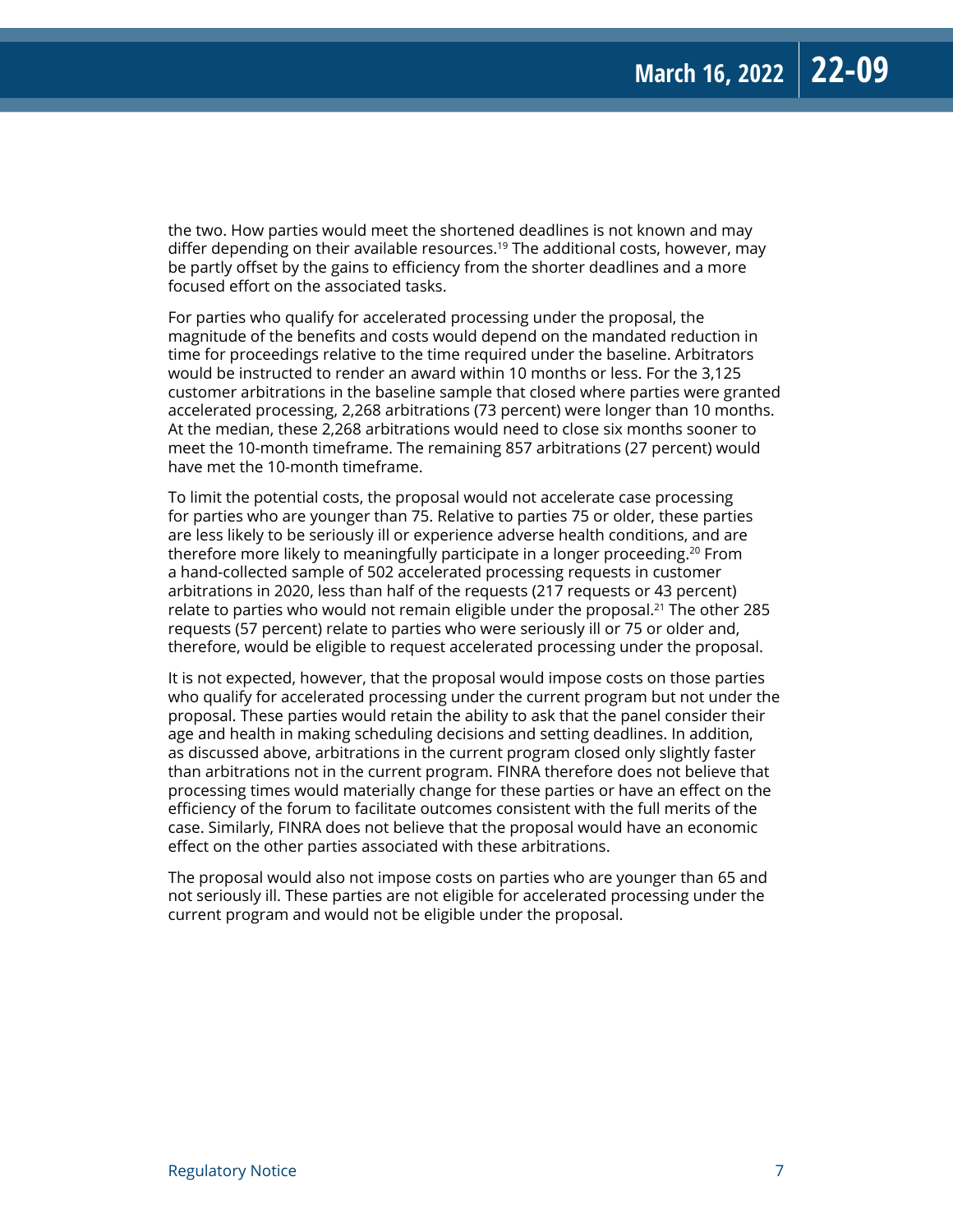#### **Alternatives Considered**

An alternative to the proposal, similar to the current program, is for parties between the ages of 65 and 74 to be eligible for accelerated processing. $22$ 

Parties between the ages of 65 and 74 who are seriously ill may benefit from a streamlined process to request accelerated processing without certifying that they have received a medical diagnosis and prognosis. Parties between the ages of 65 and 74 who are not seriously ill may also benefit from accelerated processing and reaching quicker resolution of the dispute.

Relative to the parties who are 75 or older, however, parties who are between the ages of 65 to 74 are less likely to be seriously ill or experience adverse health conditions that may reduce their ability to meaningfully participate. For example, for the U.S. population in 2018, whereas 19.1 percent of those between the ages of 65 and 74 report fair or poor health, 26.6 percent of those 75 or older report fair or poor health.23 In addition, whereas the average annual mortality rate for those between the ages of 65 to 74 is 1.8 percent, the average annual mortality rate for those between the ages of 75 to 84 is 4.7 percent.<sup>24</sup> The lower likelihood of serious illness or adverse health conditions suggests that the aggregate benefits of providing accelerated processing to these parties when they are not currently seriously ill may not justify the aggregate costs imposed on other parties and arbitrators to meet the shorter, rule-based deadlines.

While parties who are between the ages of 65 and 74 are less likely to be seriously ill than parties who are 75 or older, some parties between the ages of 65 and 74 are more likely to be seriously ill or experience adverse health conditions or mortality than others in this age group. These differences can relate to sex or race. For example, the average annual mortality rate of the Black population (Black male population) for those between the ages of 65 and 74 is 2.6 percent (3.3 percent). Also, by way of example, the annual mortality rate of the Hispanic population (Hispanic female population) for those between the ages of 65 and 74 is 1.4 percent  $(1.1$  percent).<sup>25</sup> Reducing the age at which an individual is eligible for accelerated processing to 65 may provide greater benefits to individuals in groups that are more likely to be seriously ill or experience adverse health conditions or mortality between the ages of 65 and 74. Below, we request comment on the potential importance of these differences for the proposal, as well as alternative ways to implement the proposal in an equitable manner.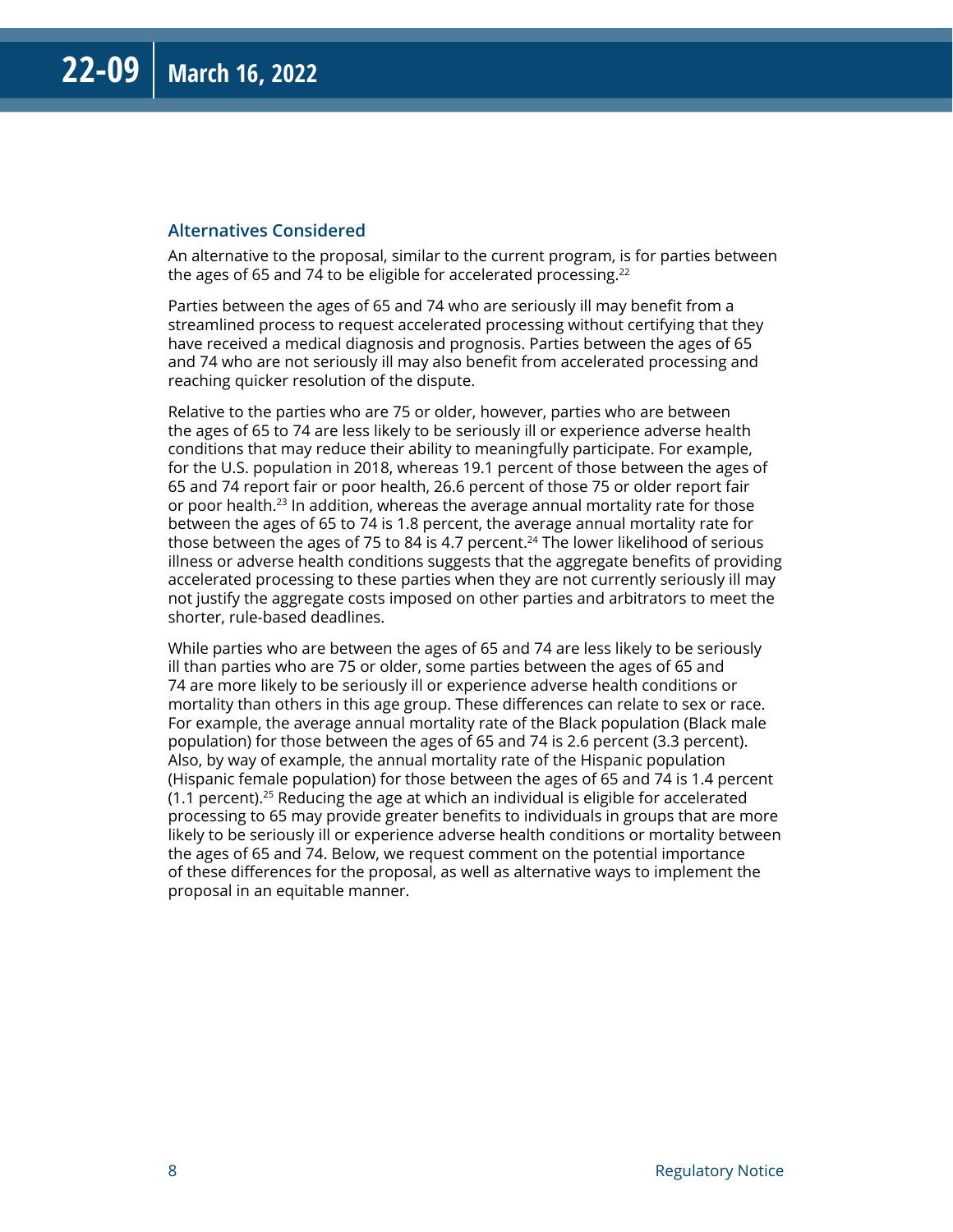#### **Request for Comments**

FINRA requests comment on all aspects of the proposal. FINRA requests that commenters provide empirical data or other factual support for their comments wherever possible. FINRA specifically requests comment concerning the following issues:

- 1. What has been your experience with the current program to accelerate arbitration proceedings, upon request, for parties who have a serious health condition or are at least 65 years old? What have been the economic impacts, including costs and benefits, from the current program?
- 2. What would be the impact of the proposed shortened, rule-based deadlines on case processing times and the costs to arbitrate a claim?
- 3. Would the existing provisions of the Codes governing discovery responses and allowing the panel to modify the discovery deadlines provide sufficient flexibility if the shortened deadlines could not be met in a particular case?
- 4. Is 75 the right age cutoff for parties to qualify for accelerated processing?
- 5. Are there alternative ways that FINRA could implement the proposal in an equitable manner that could be effectively administered in the forum? How could FINRA consider differences in the average likelihood that parties may become unable to participate in a hearing based on sex, race and ethnicity, as suggested by differences in published average mortality rates?
- 6. Should FINRA consider alternatives to the proposed requirement that the requesting party certify that they have received a medical diagnosis and prognosis, and that based on that information they have a reasonable belief that accelerated processing is necessary to prevent prejudicing their interest in the arbitration?
- 7. Under the proposal, the current provisions in the Codes relating to sanctions could apply if a party submitted a false certification to obtain faster case processing. Are there alternative approaches that FINRA should consider to limit potential abuse of the process?
- 8. What has been your experience with requesting and receiving a faster case processing in court or in a non-FINRA arbitration forum? What have been the economic impacts, including costs and benefits?
- 9. Are there other enhancements or alternative approaches not discussed in this *Notice* that FINRA should consider?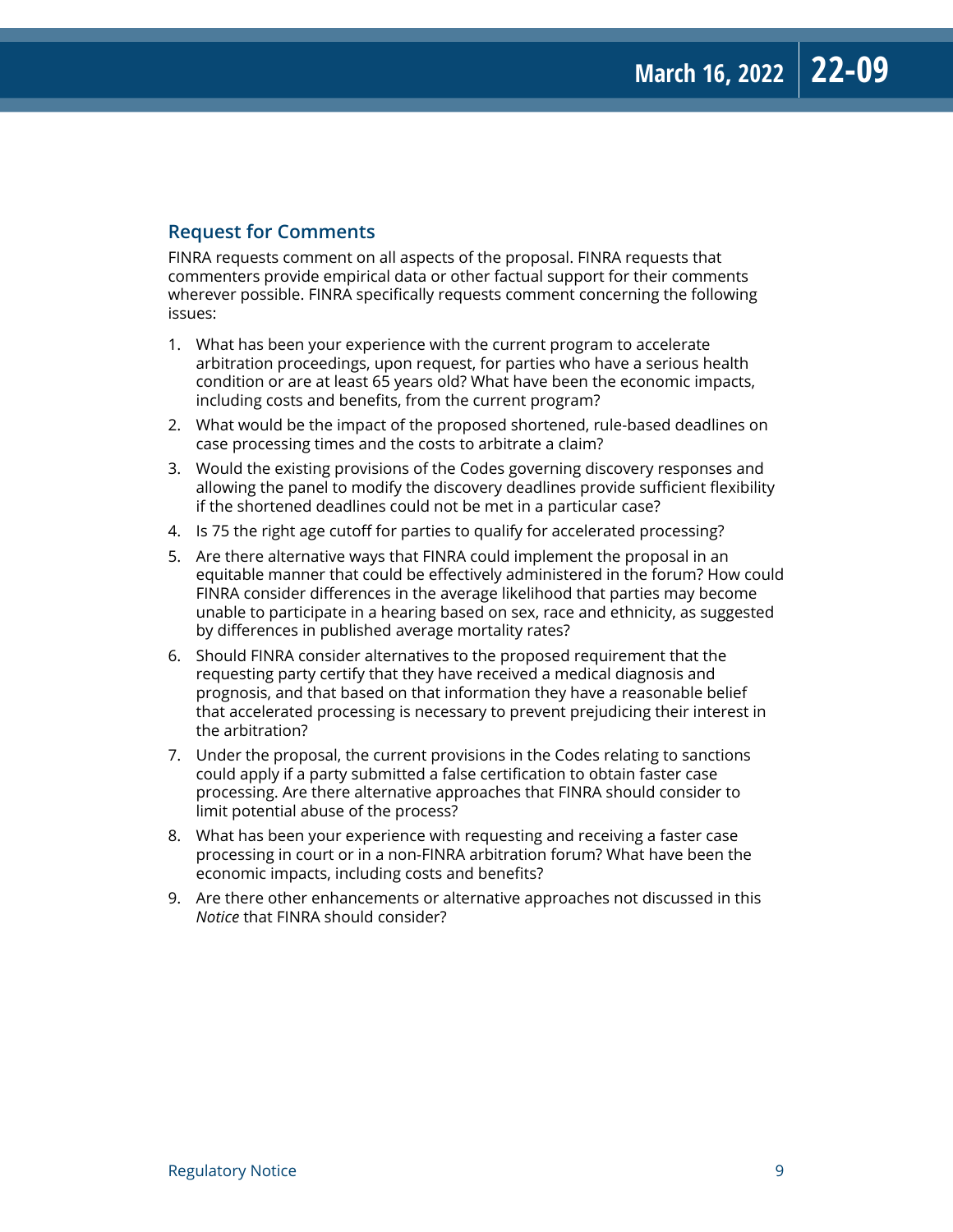#### **Endnotes**

- 1. Parties should submit in their comments only personally identifiable information, such as phone numbers and addresses, that they wish to make available publicly. FINRA, however, reserves the right to redact, remove or decline to post comments that are inappropriate for publication, such as vulgar, abusive or potentially fraudulent comment letters. FINRA also reserves the right to redact or edit personally identifiable information from comment submissions.
- 2. *See* SEA Section 19 and rules thereunder. After a proposed rule change is filed with the SEC, the proposed rule change generally is published for public comment in the *Federal Register*. Certain limited types of proposed rule changes take effect upon filing with the SEC. *See* SEA Section 19(b)(3) and SEA Rule 19b-4.
- 3. Additional information about the current program is available on FINRA's [Expedited](https://www.finra.org/arbitration-mediation/expedited-proceedings-senior-or-seriously-ill-parties)  [Proceedings for Senior or Seriously Ill Parties](https://www.finra.org/arbitration-mediation/expedited-proceedings-senior-or-seriously-ill-parties) web page.
- 4. *See infra* note 17 and accompanying text.
- 5. The Director may delegate this duty when it is appropriate, unless the Codes provide otherwise. *See* FINRA Rules 12103 and 13103.
- 6. *See* FINRA Rules 12303 and 13303.
- 7. *See* FINRA Rules 12306 and 13306.
- 8. *See* FINRA Rules 12403 and 13404.
- 9. *See* FINRA Rule 12506.
- 10. *See* FINRA Rules 12507 and 13507.
- 11. *See* FINRA Rules 12508, 12509, 13508 and 13509.
- 12. *See* the Economic Impact Assessment for further discussion of requests for accelerated processing in customer arbitrations filed in 2020.
- 13. *See infra* notes 23 and 24 and accompanying text.
- 14. *See infra* note 24 and accompanying text.
- 15. *See* FINRA Rules 12212 and 13212.
- 16. Accelerated processing was requested in few intra-industry arbitrations. For example, from 2017 through 2021, 6,636 intra-industry arbitrations closed where FINRA had served the statement of claim on respondents. A party requested accelerated processing in only 76 of the 6,636 arbitrations (one percent), and was granted accelerated processing in 70 of the 76 requests. For this reason, FINRA focuses on customer arbitrations, however the same economic effects may occur if an associated person requests and is granted accelerated processing.
- 17. Alternatively, FINRA can compare the length of customer arbitrations that went through the full arbitration process and closed by award after a hearing. Among the 11,710 customer arbitrations that closed during the sample period, 1,205 arbitrations closed by award after a hearing. Parties requested and were qualified for the current program in 291 arbitrations. Parties either did not request or were not qualified in the remaining 914 arbitrations. The median time for the 291 arbitrations in the current program to close was 13.0 months, and the median time for the 914 arbitrations not in the current program to close was 16 months, or a difference of three months.

©2022. FINRA. All rights reserved. Regulatory Notices attempt to present information to readers in a format that is easily understandable. However, please be aware that, in case of any misunderstanding, the rule language prevails.